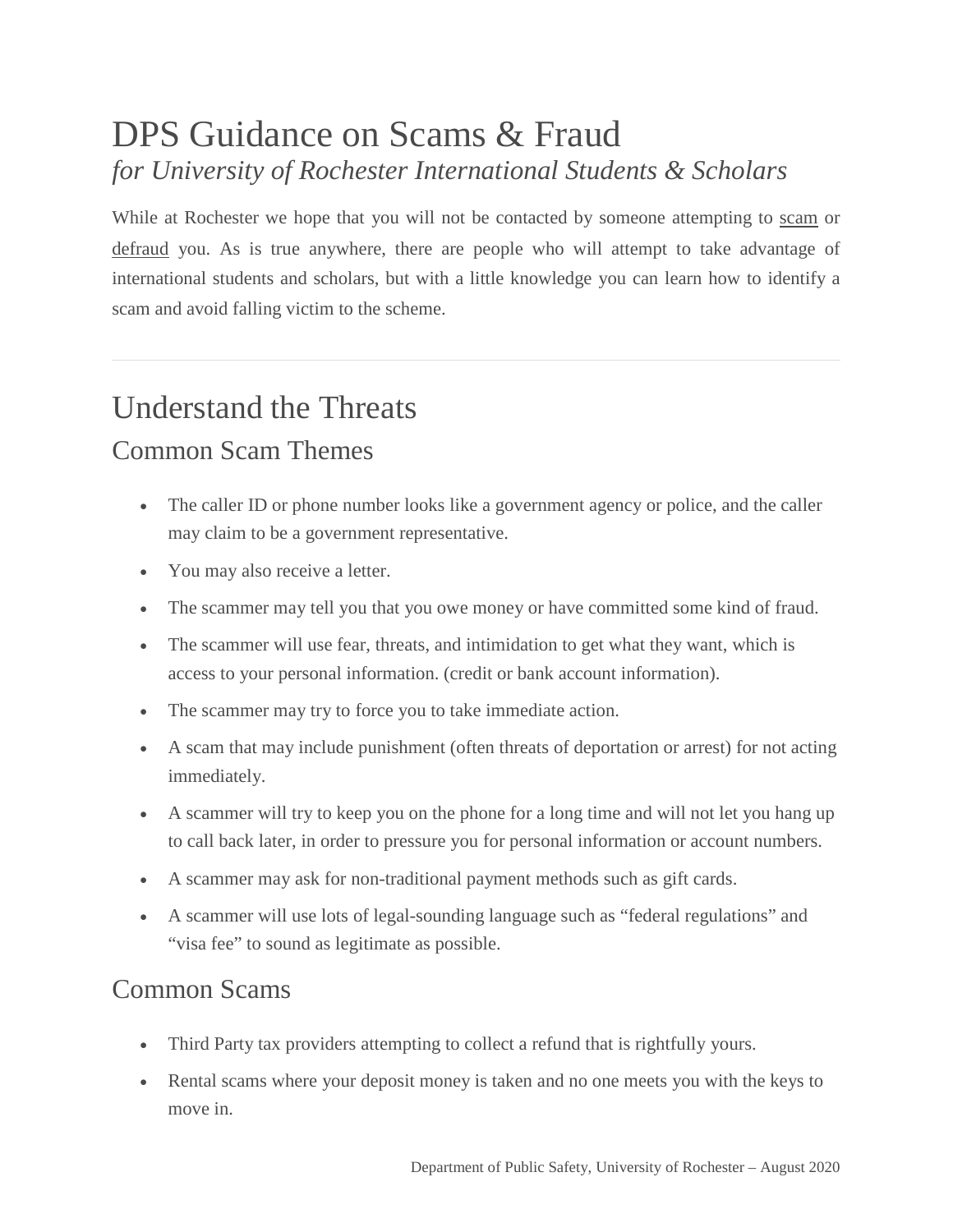- Online scams, that attempt to get credit card information when purchasing items on Craigslist or EBay or through PayPal.
- Calls demanding an "international student tax" or "visa fee" which directs the victim to wire money or buy gift cards.
- A website charging fees to enter the Green Card Lottery.
- A scammer my pose as a government official (Embassy representative, consulate or police) asking for money to "take care of a problem" or to "help you get out of trouble".

# Exercise Caution

In general, no government agency or reputable company will call or email you unexpectedly and request your personal information, or request advance fees for services in the form of wire transfers or gift cards.

- Department of Homeland Security (ICE/USCIS) or any federal agency will never call you regarding your SEVIS record and will never ask you for money or gift cards.
- Verify the identity of anyone who asks for your personal information over the phone. Ask for a caller's name, agency affiliation, ID or badge number, and phone number. Request that you call them back or respond through the agencies customer service channels.
- Do not cash checks that arrive in the mail unexpectedly.
- Do not sign contracts without reading them and fully understanding the content.
- Never provide personal data, such as social security number, bank account, or your address to unknown persons over the phone or internet.
- Scammers may know basic information about you and use that as 'proof', however this information is likely easily searchable online. It's a good idea to check how much of your information is public, such as your phone number and address.
- If anyone pressures you to provide information or money over the phone, it's a scam and you should just hang up.
- Notify the police or Public Safety if you have any questions or think you may have been scammed.